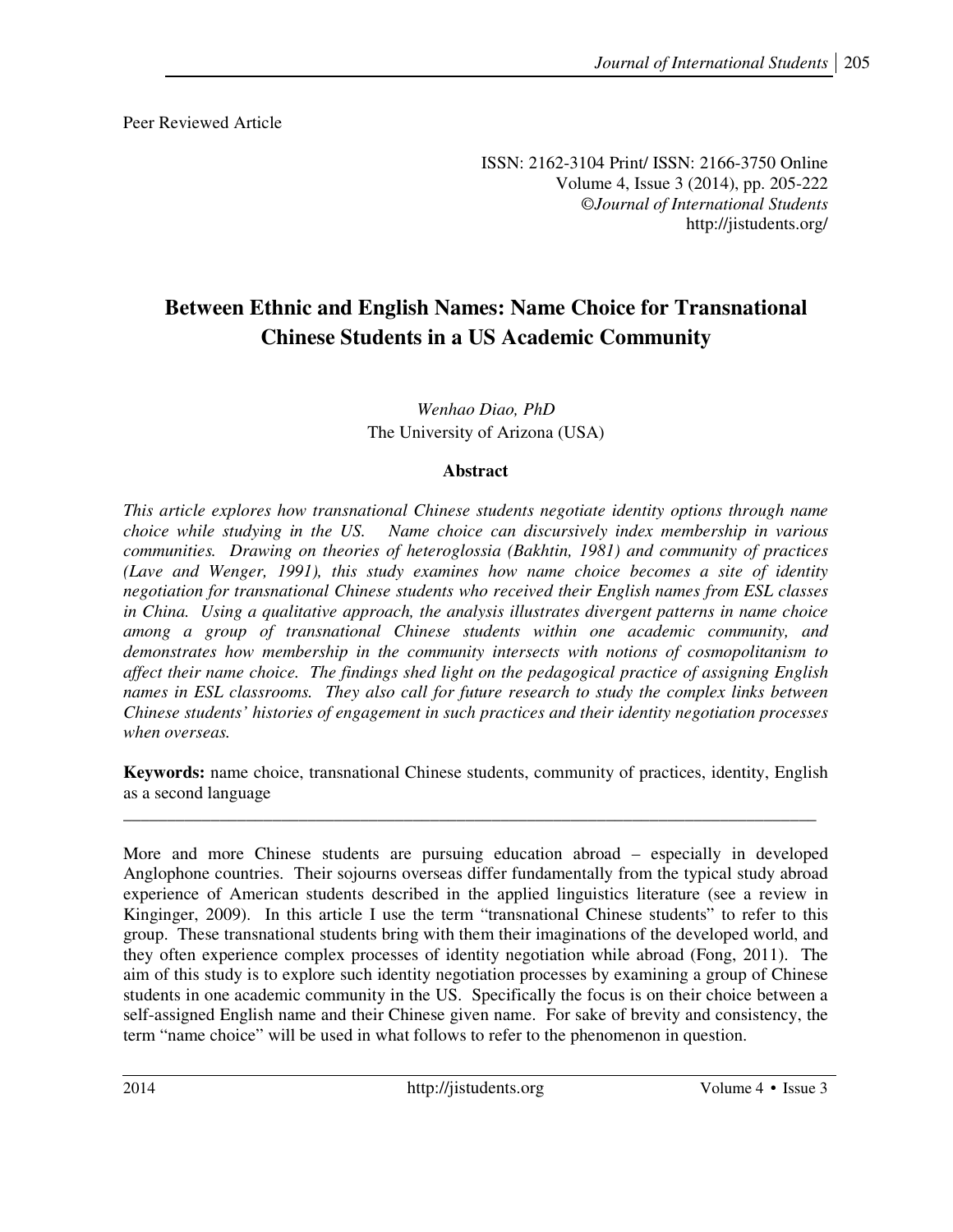Many educators and administrators in Anglophone countries may be quite familiar with the phenomenon of transnational Chinese students arriving on campus with self-assigned English names in addition to their Chinese names. While in many cultures it is possible to have more than one name over one's lifespan, having multiple names simultaneously at a given time period is not the usual situation for the majority of people. Scholars have investigated the use of multiple names as a linguistic and social phenomenon. For instance, researchers have found that using alternative names allows people to index and perform various identities in different communities, such as "nicknames" among subcultural groups (Bierbach & Birken-Silverman, 2007; Rymes, 1996) and English names for "1.5-generation" immigrants (Thompson, 2006). However, scant attention has been given to transnational Chinese students' choice between their English and ethnic names. Different from the Korean immigrants in Thompson's study (2006) who adopted their English names at an early age, these Chinese students often receive their English names during adolescent years through ESL learning experience. Their name choice is likely to be a decision that involves more conscious identity negotiation processes in specific contexts.

This study attempts to understand how a group of Chinese students chose between their two names in a US academic community. To conceptualize identity in relation to two linguistically different names, I draw on Bakhtin's notion of "heteroglossia" (Bakhtin, 1981) and the community of practice (CoP) theory (Lave & Wenger, 1991). From the Bakhtinian perspective, identity is an option that is emergent from negotiations. In our complexly stratified societies, each individual has multiple – and sometimes contradictory – identities available to them (Norton, 2000). The specific identity option one makes in a given context must be a socially meaningful act to the community and/or the individual (Pavlenko, 2002). In addition, meanings of these identity options are often not consistent across different contexts. They are disputed, negotiated, and reconstructed (Hopper, 1987). Therefore, to capture the Chinese students' processes of identity negotiation through their name choices, it is important to understand how they interpret the different social nuances related to their name choices in various cultural contexts and communities.

The CoP theory can help us further conceptualize their name choice in relation to the kind of communities of which they are members. A CoP is a community in which members share a common enterprise and social practices but not necessarily the same status. Identity thus should be seen as membership in such a community. One's membership status is shaped and in return shapes their participation in the community's practices. Thus, transnational Chinese students' name choice should be seen as practices situated in the specific communities that they belong to, such as the academic community that is under investigation in this article.

The focus of the current study is the experience of identity negotiation through name choice by a cohort of Chinese students in a graduate program in the US. Using ethnographic methods, I examine how they understood the meanings of their two names in China and the US, and how they make choices between their names within the community in the US. The findings are not intended to be conclusive. Rather, the intention is to offer implications for researchers and language educators to reflect upon how ideologies about target language communities can be shaped through pedagogical practices such as assigning English names in ESL classrooms.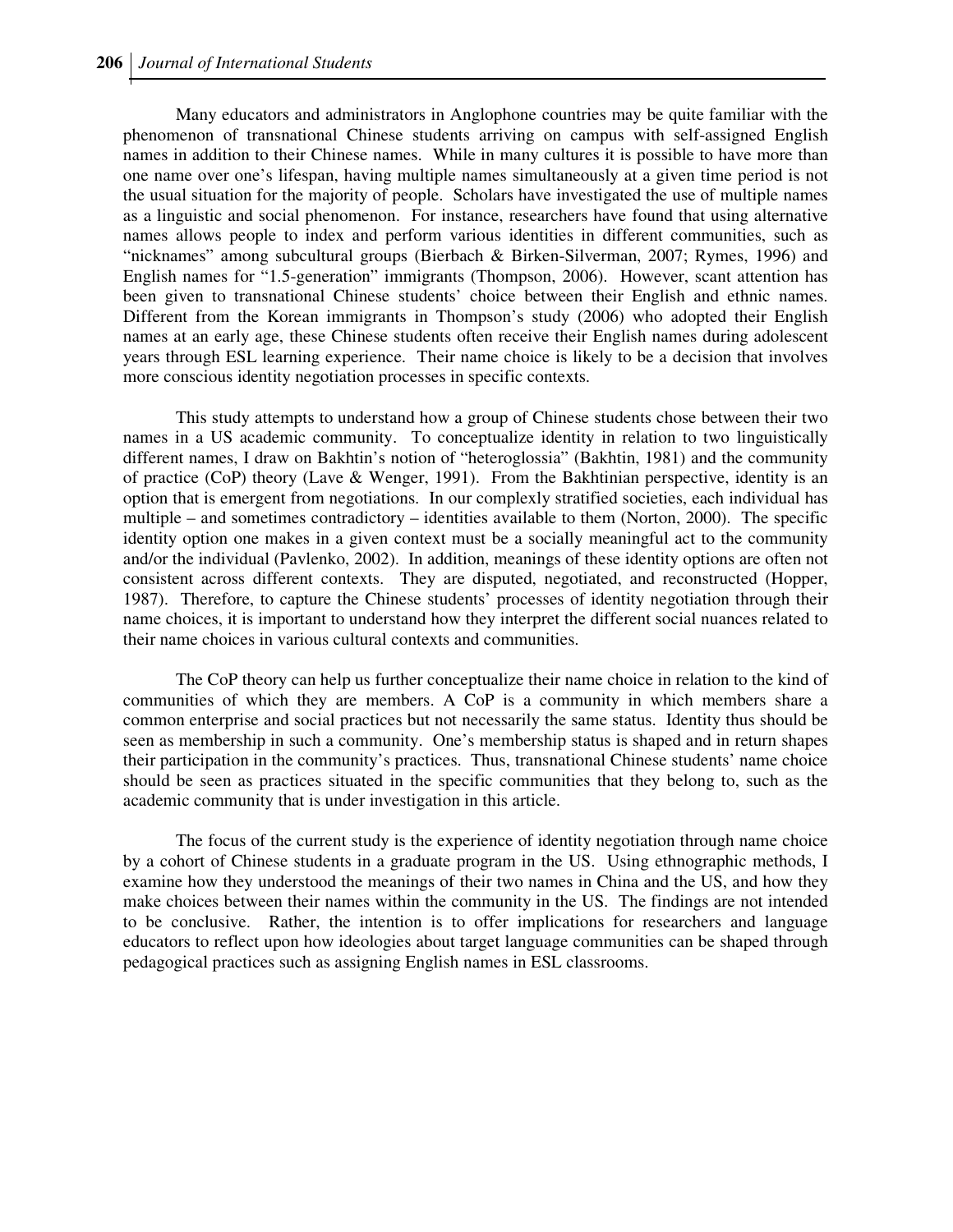# **Theoretical Frameworks**

The goal of the study is to examine how transnational Chinese students' negotiate their identities by choosing between names in two languages. Drawing from Bakhtin's (1981) theory of heteroglossia, each individual has multiple identities. Choice of identity through language is always socially meaningful. Meanings of a certain identity choice are not static. They are fluid and emergent from social actions – especially through linguistic practices (Bucholtz & Hall, 2005). They are linked both to the past and to the individual speaker (Bakhtin, 1981). Identity choices emerge from negotiations in ways that reflect individuals' pasts and their assessment of the present – which includes their interlocutors (Hopper, 1987). Because social meanings can be disputed, identity choice reflects "a perpetual tension between self-chosen identities and others' attempt to position them differently" (Bakhtin, 1981). Pavlenko and Blackledge (2001) further theorize that the relationship between language and identity options includes the following four aspects:

1) Linguistic and identity options are limited within particular socio-historic contexts …; 2) Diverse identity options and their links to different language varieties are valued differently and that sometimes it is these links rather than the options *per se* that are contested and subverted; 3) Some identity options may be negotiable, while others are either imposed (and thus non-negotiable) or assumed (and thus not negotiated) .…; 4) Individuals are agentive beings ... which allows them to resist identities that position them in undesirable ways, produce new identities, and assign alternative meanings to the links between identities and linguistic varieties. (p. 27)

The statement above illuminates the complexity of identity choices that are made possible by different languages. These choices involve both subjectivity and inter-subjectivity. They are connected to individuals' histories and are negotiated with other people in specific contexts. When Chinese students arrive in Anglophone countries and join new academic communities, they encounter cultural contexts where meanings of their name choice can no longer be the same.

To further understand transnational Chinese students' name choice, I also follow the theory of CoP (Lave & Wenger, 1991) and situate their identity negotiations within specific communities. CoP refers to a group of people who share a common enterprise and ways of doing things (Lave  $\&$ Wenger, 1991). From this perspective, identity is defined as one's membership status in a certain community, which is formed through engagement in shared practices as well as the endeavor with other members. These practices may include ways of talking, beliefs, values, and power relations (Eckhert & McConnell-Ginet, 1992). Members of the same community also share understanding concerning these practices and what they mean in their lives and for their community (Lave & Wenger, 1991, p. 98). However, they often do not share the same level of participation and their membership statuses differ (Eckert, 2000). Construction of a certain identity, therefore, is a process of moving from legitimate peripheral participation towards central membership through participating in these socially meaningful practices (Lave & Wenger, 1991).

The CoP theory has generated a profound impact on the line of research that examines language and identity. Scholars have used it as an interpretive framework to study individuals who have crossed national borders such as immigrants (e.g., Han, 2009; Norton, 2000) and overseas sojourners (e.g., Gao, 2011; Jackson, 2008; Kinginger, 2008). Indeed, the act of border crossing entails a spatial discontinuity and a temporal continuity from one's past. For each individual who has moved to a different country, the context within which meaning is interpreted includes not only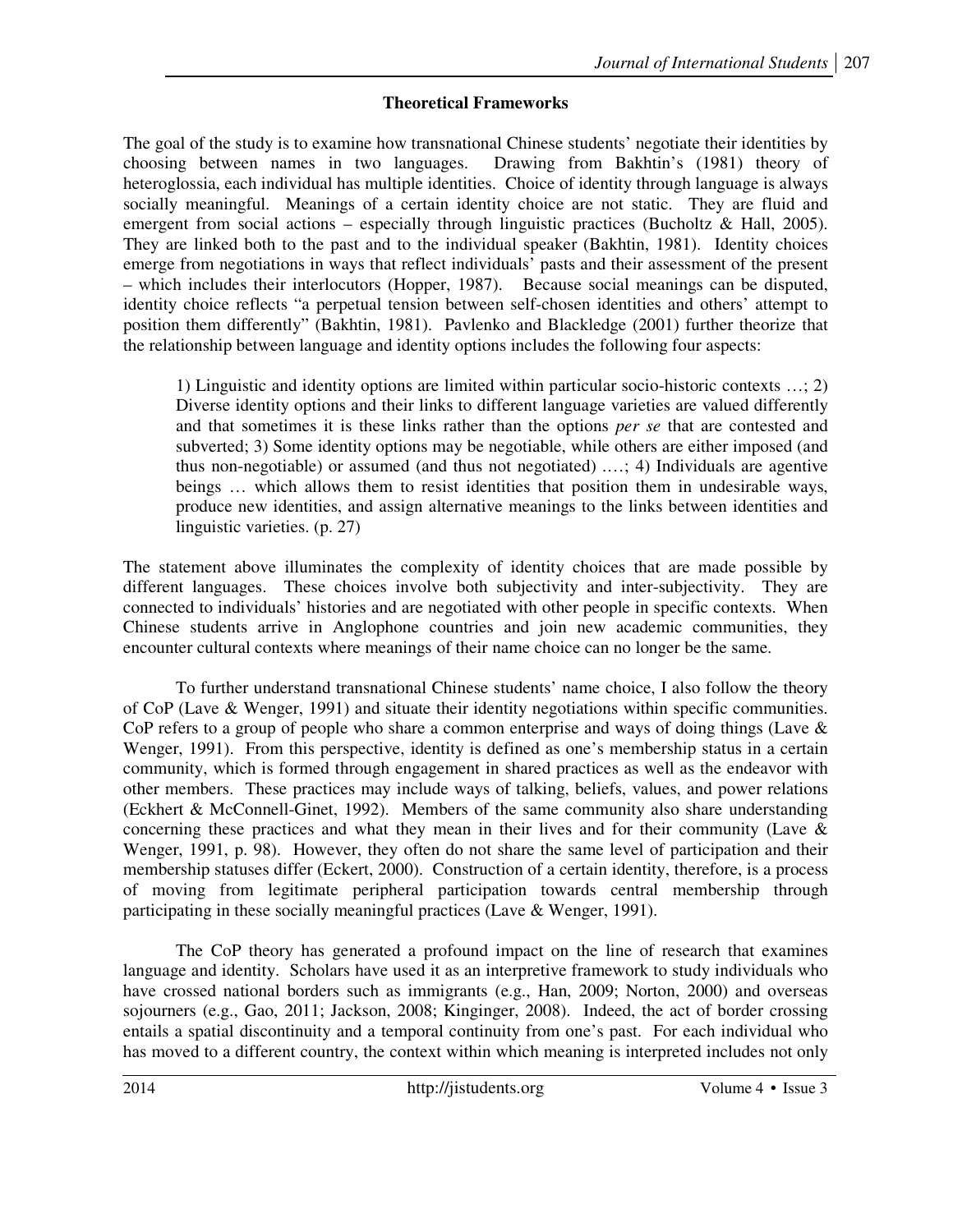the physical location but also his/her personal histories and those of their interlocutors. Individuals therefore have to "reposition," "reimage" and "refashion" their identities in the new environment (Blackledge & Pavlenko, 2001).

These theoretical perspectives contribute to the design of the current study. Based on these theories, having two names can be seen as having different options that are socially meaningful for transnational Chinese students. Their choices are reflective of the negotiations of identity that emerge as they move from old communities in China to new ones overseas. The goal of this study is to examine how a group of transnational Chinese students chose between their English and ethnic names and negotiate their identity options.

The research questions are:

1) How did these transnational Chinese students choose between their names within an academic community in the US?

2) How did they interpret the meanings of their name choice that emerged from their experience and negotiate their identity options through name choice while studying in America?

#### **Research Context**

#### **English in China and Chinese Students in Anglophone Countries**

Since its Open Door policy in 1978, China has transformed itself from an economically isolated country to an active participant of globalization. Its role in the global market has created a growing demand for English-speaking professionals in various fields and the increasing popularity of English language education in China (Graddol, 2006). English is currently the most commonly taught foreign language in China, with an estimated 20 million new English users each year (Graddol, 2006, p. 95). Due to the socioeconomic gap between rural and urban China, however, English education is much more common in cities. Meanwhile, because English education was not popularized until the late 1970s when China opened to the outside world, English names are also found among young professionals and college students in urban China.

 Along with China's participation in the global market, an increasing number of Chinese students are also studying overseas to pursue both linguistic competence and first-hand knowledge from the developed world (Graddol, 2006). Institutions in the US are particularly popular because of their prestige and the possibility for them to pursue mobility by remaining in residence after earning their degrees (Fong, 2011). According to the *Open Doors* report (2011), students from China constitute the largest proportion of international students in the US. While studying in the US, many of them undergo complex processes of identity negotiation, involving struggles and their search for dual membership in the developed world and in their home country, China (Fong, 2011). The focal event in this study is their name choice.

#### **Naming Practices in China**

Chinese names carry meanings through logographic representation (Lee, 1998). Parents often choose Chinese characters that represent their wishes – what characteristics they hope to see and what kind of person the baby should become. For instance, characters such as 伟  $(wei, "noble"),$ (*m*ǐ*n*, "clever") and 勇 (*y*ǒ*ng*, "brave") are among the most popular names in China. In addition, a Chinese name can also encode information about gender, class and other identities through its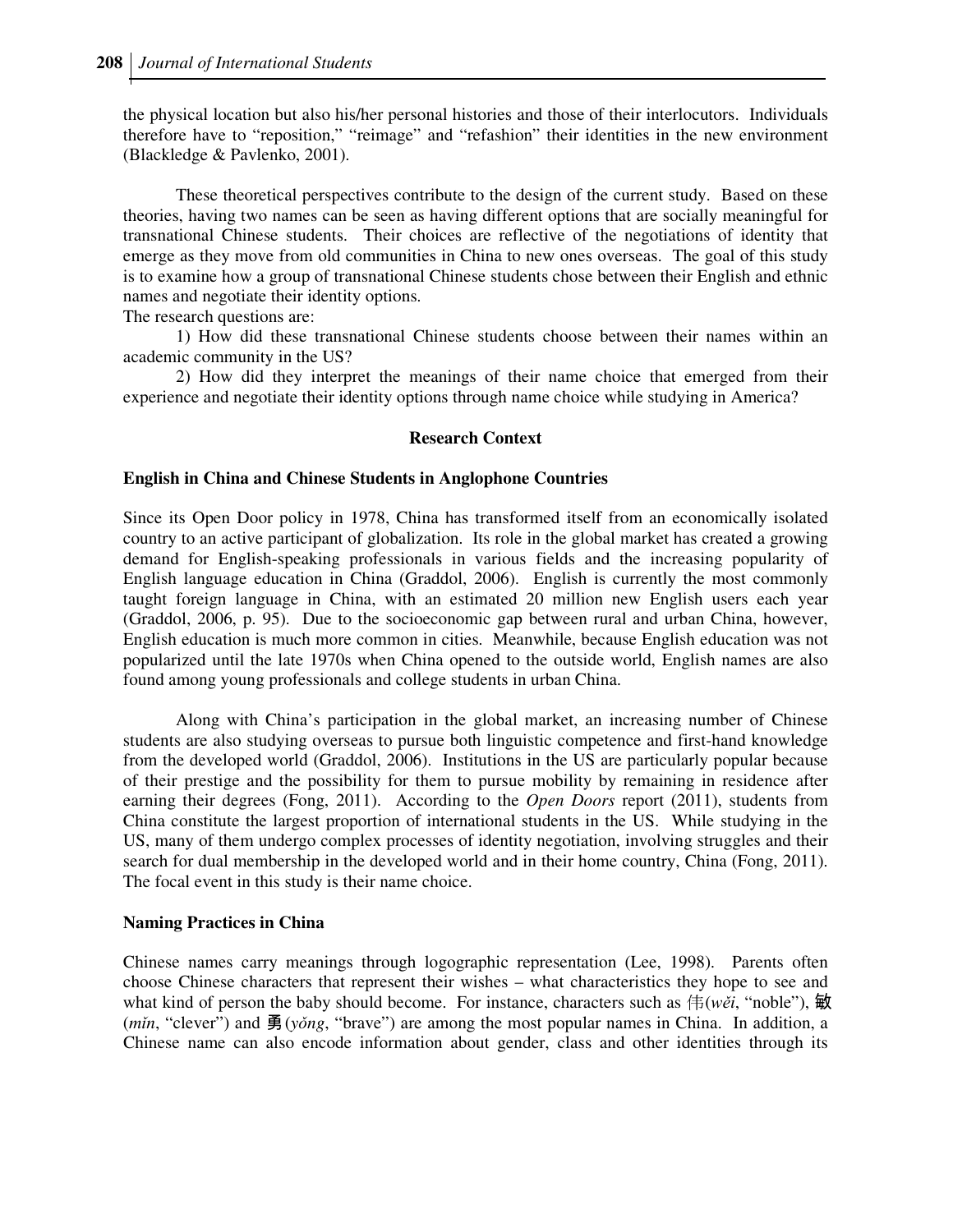constitutive character(s). These meanings can sometimes be problematic, though. For instance, conventional Chinese female names are often associated with physical features (e.g., "pretty") or their expected roles in the family (e.g., "awaiting a little brother") (Lee, 1998).

 Another important aspect of Chinese naming practices is that historically one individual could have multiple names. An educated person typically had three names – a given name (*míng*), a *zì*, and a *hào –* for different identity and pragmatic functions. Of the three only the *míng* was given by one's parents. The other two were often assigned by oneself or peers. This practice allowed people to seek alternative names and resist certain identities that the original given name imposed, such as undesirable gender stereotypes for women (Lee, 1998). The practice of having *zì*  and *hào* has become obsolete in China. However, the notion of a self-assigned name is not unfamiliar to the majority of the population.

### **Chinese Names in English and English Names for Chinese**

When being romanized into the English alphabet, the meanings that the characters represented become lost. Chinese is a homophone-rich language, with on average about 11 characters sharing one spelling (Tan & Perfetti, 1998, p. 168). A romanized Chinese name can only be somewhat suggestive of the original meaning at the most, even to a native speaker. For instance, *li* can be a girl's name meaning "pretty" (丽, or a boy's name meaning "strength" (力).

 Meanwhile, the official romanization system used to transcribe Chinese names for people from China, *pinyin*, is not always phonetically transparent to English speakers. The *pinyin* system contains letters that are pronounced distinctively different from English letters. For example, in *pinyin* "x" stands for alveolo-palatal fricative [ɕ] (which is absent in English), while "c" is alveolar affricate [tsʰ] (which does exist in English but is represented using "ts" as in "cats"). This disparity may cause difficulty for English speakers when pronouncing Chinese names such as *Caixia*, if they lack basic knowledge of Mandarin phonetics.

### **Research Design**

### **Field Site**

The community in question was a graduate program in applied linguistics at an American university located in a city in northeastern US. At the university, international students constituted 48% of the total graduate student body. Within the program, the students and faculty members came from various national and ethnic backgrounds. At the time of the study, half of the students were transnational Chinese students.

This graduate program could be described as a typical CoP in a number of ways. First, being an academic program specializing in language education, it was defined by a common endeavor and practices shared among its members (Lave & Wenger, 1991). All members (professors and graduate students) shared the common goal of promoting language learning. They also engaged in a range of activities to achieve this goal, including: 1) conducting research; 2) teaching languages; and 3) attending administrative events such as department meetings. Secondly, members of this CoP had different titles (e.g., students, professors, etc.). Their expertise in the shared practices also varied. These differences make the program a CoP in which membership statuses are unequal (Eckert, 2000). Thirdly, the graduate students in the program typically planned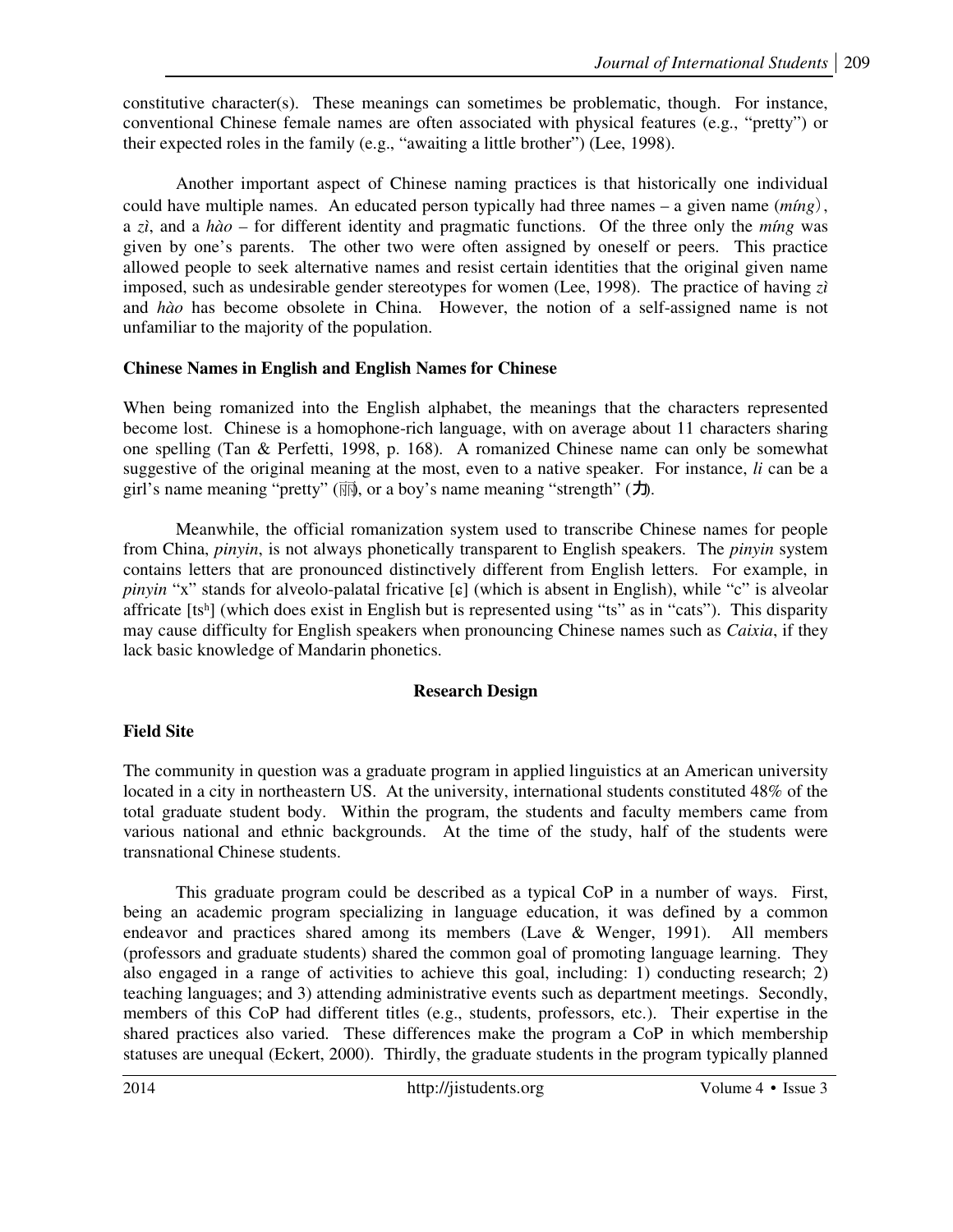to pursue careers in academia. Their relationship to the professors was therefore comparable to the kind of apprenticeship between experts and novices described in Lave and Wenger's work (1991).

#### **Participants**

My focal participants were four transnational Chinese graduate students enrolled in the program. All of them had received extensive training in English (including taking classes with foreign teachers).<sup>1</sup> They all obtained English names from their ESL learning experience in China. None of their romanized Chinese names contained letters that were distinctively different from the English alphabet (e.g., "x" or "c"). They are referred to using the pseudonyms Hui, Anna, Jing, and Bo in what follows.

As shown in Table 1, the participants had diverse social identities. They differed from each other in terms of 1) seniority in the community, 2) gender and relationship status, 3) previous major in China, and 4) research and professional plans. Anna arrived two months before the study. Hui was a second-year student. Jing and Bo were both in their third year in the program. Anna and Jing are female. Bo is married and a father of a two-year-old. Anna's research interests and professional plans were exclusively related to ESL teaching, whereas Hui and Jing were committed to Chinese as a second language (CSL) research. Bo was interested in both ESL and CSL learning. These differences respectively represented past, present, and future, and reflected a contextual continuum that may intersect with their name choice.

#### Table 1

|                     | Anna         | Hui                            | Bo                | <b>Jing</b>         |
|---------------------|--------------|--------------------------------|-------------------|---------------------|
| Pseudonyms          | Min/         | Hui/                           | Bo/               | Jing/               |
| Chinese/English     | Anna         | Mike                           | Steven            | Vivian              |
| Previous major      | English      | Chinese applied<br>linguistics | English           | English             |
| Seniority           | First year   | Second year                    | Third year        | Third year          |
| Relationship status | Single, with | Single, with a                 | Married, with a   | Single,             |
|                     | a Portuguese | girlfriend living              | wife and a        | relationship        |
|                     | boyfriend    | in China                       | daughter in China | status unknown      |
| Research            | ESL          | <b>CSL</b>                     | <b>ESL</b>        | <b>CSL</b>          |
| Future plans        | Teaching     | <b>Teaching CSL</b>            | Teaching CSL or   | <b>Teaching CSL</b> |
|                     | ESL          |                                | <b>ESL</b>        |                     |

*Participants' Profiles* 

At the time of the study, I was also a member in the program. Being a transnational Chinese student myself, I used to have an English name from my own English learning experience. This experience enabled me to establish rapport with my participants and view their name choices from an insider's perspective. Meanwhile, I acknowledge the influence that my own experience and identity exerted on the participants and the interpretation of the findings. However, I see the study as a project in which my participants and I reflected together upon individual experiences of identity negotiation through name choice. The findings, therefore, should be interpreted as what my participants and I have jointly constructed.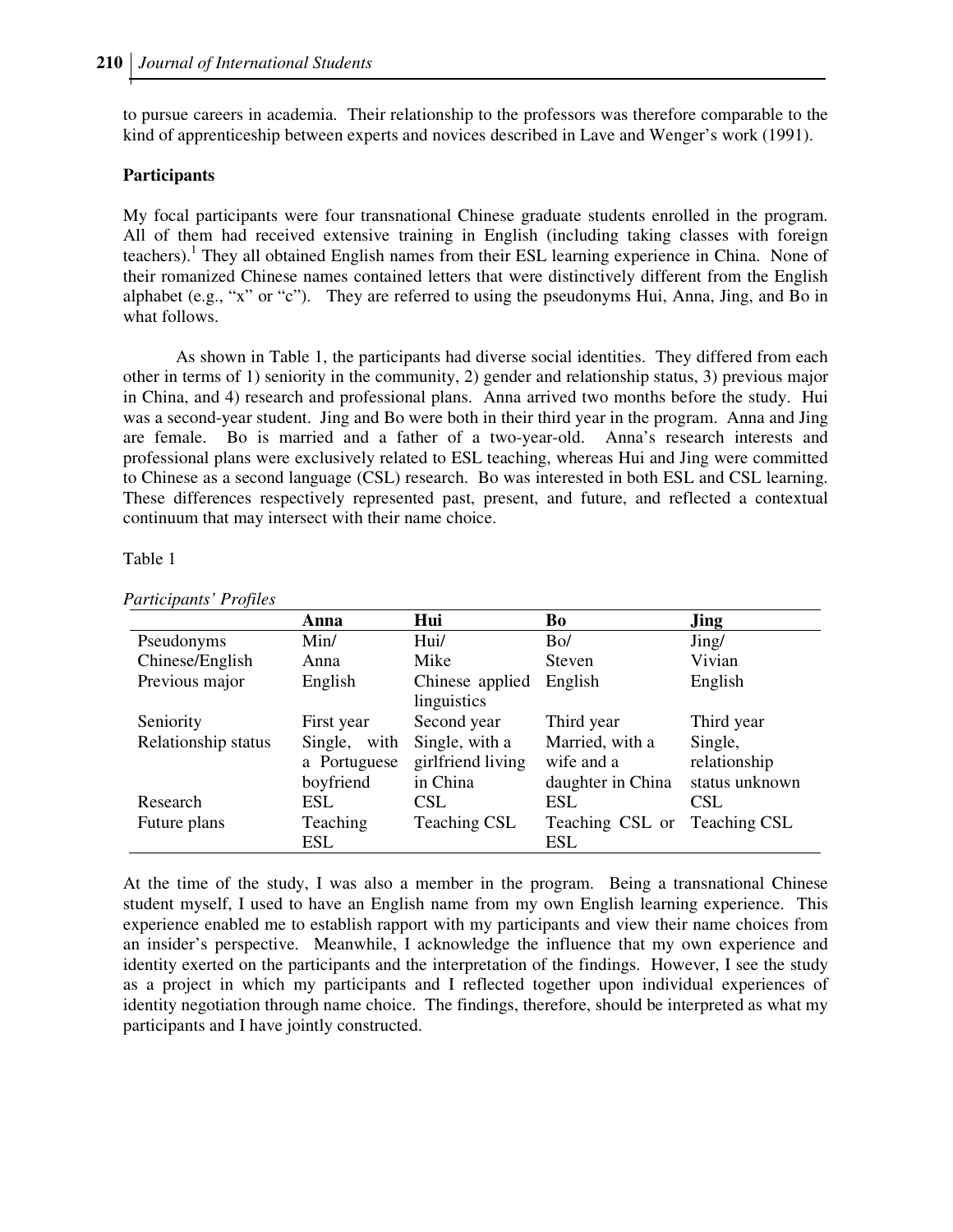# **Data Collection**

Data collection began in September of 2008 and lasted for approximately three months. During this time, I conducted participant observations (Angrosino, 2007) and took notes. Four community events became rich points in my analysis (see Table 2). In all four of these events, the participants had to choose a name to introduce themselves to the community. Meanwhile, the other people present at the events represented a variety of cultural and ethnic backgrounds that members in this CoP frequently encountered.

As shown in Table 2, the four events were: 1) the first class meeting of a course; 2) a class meeting with an American guest speaker; 3) a talk by a Japanese guest speaker; and 4) a department meeting at which the president of the university spoke. These four events represented the variety of activities that routinely took place in this community. The diverse identities of other attendees also provided a range of social relations that my participants experienced with other members in the community.

# Table 2

|   | Event                              | <b>Participants</b> | <b>Other attendees</b>                    |
|---|------------------------------------|---------------------|-------------------------------------------|
|   | First class meeting of a Hui, Jing |                     | 10 American students, 1 British professor |
|   | course                             |                     |                                           |
|   | speaker for a Anna, Hui<br>Guest   |                     | 1 American student, 2 international       |
|   | course                             |                     | students, 2 American professors           |
|   | Guest talk for a seminar All       |                     | 1 Japanese speaker, all graduate students |
|   | course                             |                     | and faculty members                       |
| 4 | Department meeting                 | Hui, Jing, Bo       | University President, most grad students  |
|   |                                    |                     | and faculty members                       |

In addition to the observations, I also collected their emails in which they signed their names. I only selected the messages that the participants sent to multiple members of the community (including myself), and those they chose to share with me for this project. After their name choice patterns emerged, I conducted semi-structured interviews with them individually. Each interview lasted for approximately 45 minutes and was audio recorded. The interview questions were in Mandarin, though all the participants switched between English and Mandarin in their answers. The interviews were transcribed into text for further analysis. In this article, transcripts are presented in English. $<sup>2</sup>$ </sup>

# **Analysis**

The data collected from various sources (i.e., observations, emails, interviews) were analyzed in a triangulated fashion (e.g., Maxwell, 2005) to answer the research questions. The participants' name choice patterns were examined through my observation notes and their emails. After their individual patterns were identified, I analyzed how they interpreted their choice by searching for recurring themes in the interview transcripts. To code these themes, an interpretative approach (Constas, 1992) was initially used. Recurring themes were identified and coded. I then adopted a participants' approach (Constas, 1992) and used their own language to label the identified categories. This process allowed me to represent their "beliefs, attitudes, perceptions, and experiences" (Talmy, 2010, p.133).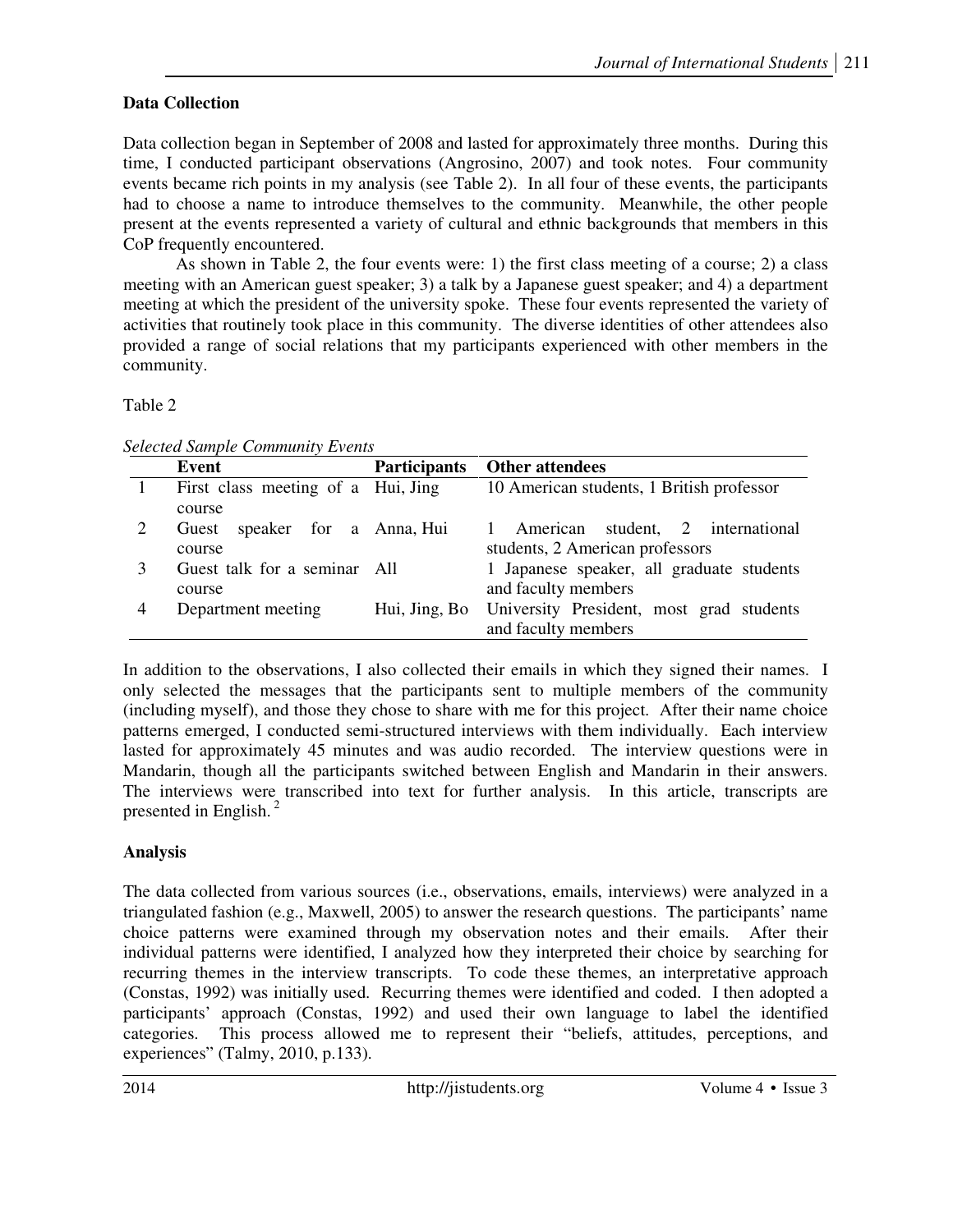### **Findings**

The participants' name choice patterns diverged during my observations (see Table 3).

Table 3

*Participants' Name Choices Across Four Events* 

| Event $1^{\text{a}}$ | Event 2                        | Event 3 | Event 4 | Email            |
|----------------------|--------------------------------|---------|---------|------------------|
| Absent <sup>b</sup>  | Chinese & English <sup>c</sup> | Chinese | Absent  | Chinese, English |
| Chinese              | Chinese                        | Chinese | Chinese | Chinese          |
| Chinese              | Absent                         | Chinese | Chinese | Chinese          |
| Absent               | Absent                         | Chinese | Chinese | Chinese          |
|                      |                                |         |         |                  |

*Note*: <sup>a</sup> Event 1, 2, 3, and 4 denote respectively the class meeting, American guest speaker, Japanese guest speaker, and the department meeting.

 $\overrightarrow{b}$  Absent = Participant was absent from the event.

 $\epsilon$ Chinese = Participant used Chinese name; English = Participant used English name.

Hui, Jing, and Bo used their Chinese names consistently across all events as well as in their emails. Anna switched between the two names during my observations. Her email signatures also varied between the two. She initially used "Anna" but then changed to "Min".

The interviews allowed me to gain insights into their name choice patterns. In what follows, the participants are categorized into two groups based on the themes that emerged from their interviews. Anna and Jing were categorized into one group and Hui and Bo into the second.

### **Being Cosmopolitan: Anna and Jing**

#### **Anna: Mobility Between Chinese and English Worlds**

Anna had been in the US for less than two months when my study began. She studied English for both her B.A. and M.A. degrees at a university in Beijing before coming to the US. She obtained her English name during the fifth grade in elementary school as a requirement by her English teacher, but barely used it before college. In her interview, Anna associated her use of the English name in college with her interactions with foreigners. Her English teacher then was a typical foreigner with whom she interacted. She recalled that the foreign teacher couldn't remember her Chinese name but remembered her English name "very well." According to Anna, the foreign teacher saw them as members of the English department. Therefore, "the identity is English." (Anna's interview.)

Anna's name choice in China was also related to the CoP of which she used to be a member. She followed the name choice patterns of expert members (professors) in the English department. For instance, she recalled her former advisor as someone who only called her Anna whenever a foreigner was present, but would only use her Chinese name otherwise:

*Sometimes for example/ some other university sent a foreigner/* […] *when introducing me to others, she* [the advisor] *would say,* "this is Anna. She is our second-year post-graduate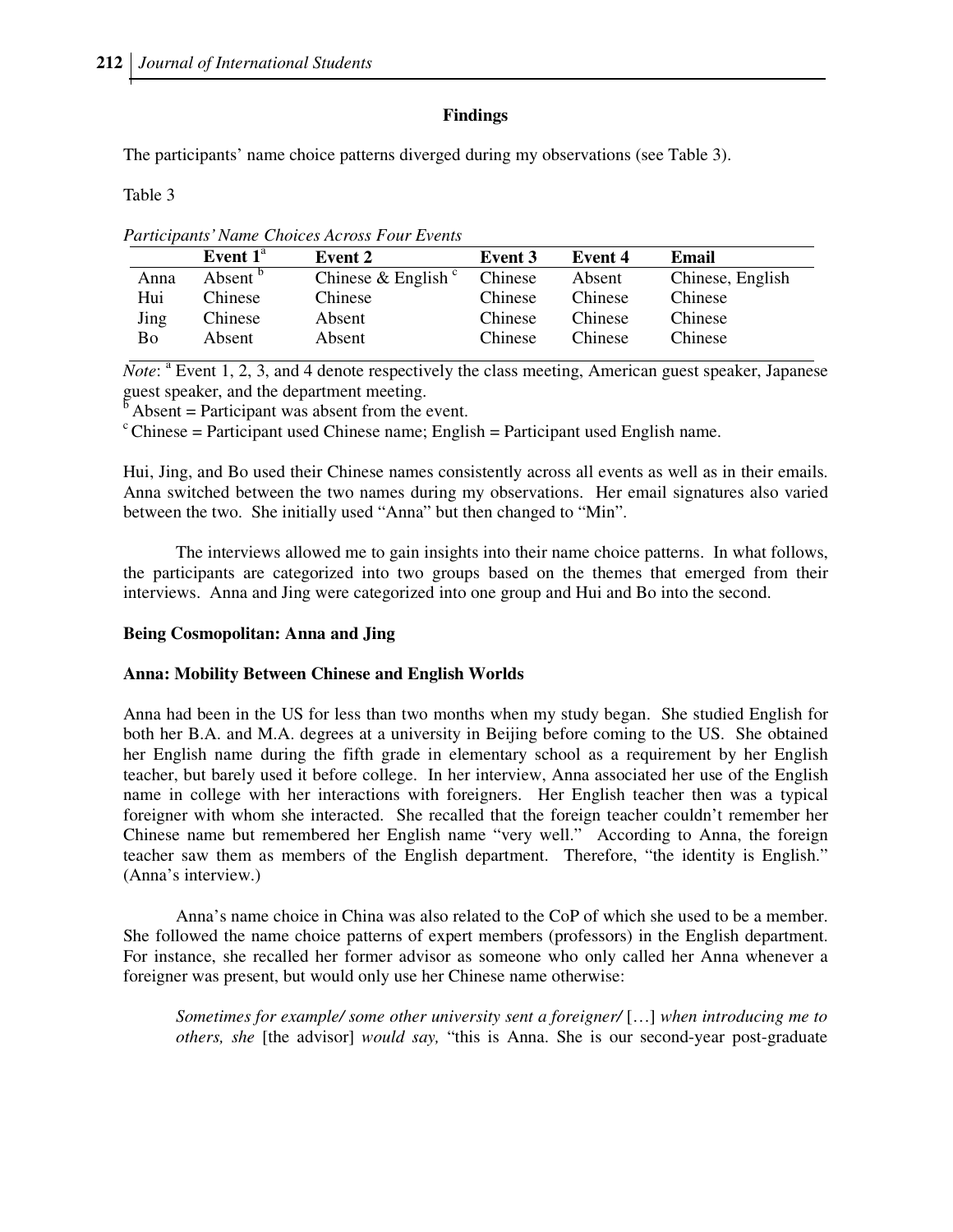student."/ *perhaps Chinese people just* cater to the foreigners' needs [*sic*: cater to foreigners' needs] / *I just think that you cannot remember Chinese names/*  (Interview transcript, Anna.)

The excerpt above illustrates how the semiotic link between Anna's English name and her use of English with foreigners emerged not only from her interactions with her foreign teacher, but also her observations of what central members did. The foreign teacher and her advisor together confirmed a discourse that "foreigners cannot remember Chinese names" and hence only an English name could "cater to foreigners' needs." It became the token of transition from Chinese to English in daily communication.

Anna also commented that having an English name was an indicator of youth in her previous school. This link emerged from her interactions with other central members:

*He* [a professor at her school in China] *probably used his English name when introducing himself/* [*…*] *I have this impression at the university/ that it seemed the young/ that professor was quite young too/ that it seemed between young teachers and students/ the young teachers used English* [names]*/*  (Interview transcript, Anna.)

Therefore, as Anna understood, only the "young teachers" at her previous school in China used "English names." This connection between having an English name and being young was constructed through her experience with the young professors who had a more central status in the community than she did. When she began teaching her own classes to undergraduate students as a graduate instructor, Anna appropriated this practice. According to her, the English name allowed her to establish rapport with the students and avoided their use of "Teacher Chen" to address her, which would have made her sound old.

 Anna's name choice pattern changed when she entered the graduate program in the US. After her arrival to this program, she soon discovered that its members came from numerous cultural backgrounds and using one's ethnic given name was an integral part of the existing community practices. This practice contrasted with what she had already been socialized into while in China. She started to negotiate her name choice with other members of the community. In these negotiations, tension emerged when her professors used her ethnic name. For instance, she reported such tension with Sharon, a professor in the department:

Sharon *once told me/ she said that she absolutely could not stand using an English name to call a Chinese student/* […] *under such circumstances the choice is one hundred percent Chinese name/ because she is* Professor*/ of course I must consider that she is the* Professor/ (Interview transcript, Anna.)

In the excerpt above, Anna positioned Sharon as a member of central status ("*because she is*  Professor") and herself as a peripheral member whose status is lower ("*of course I must consider that she is the* Professor"). She thus surrendered and used her Chinese name.

Yet Anna was still negotiating with other professors. Email provided a space for her to negotiate her name choice with professors and avoid direct confrontation. In her interaction with David (a professor who understood Mandarin), Anna interpreted his preference for her ethnic name as an indicator of him being "Chinese-minded". She wrote in her email to David: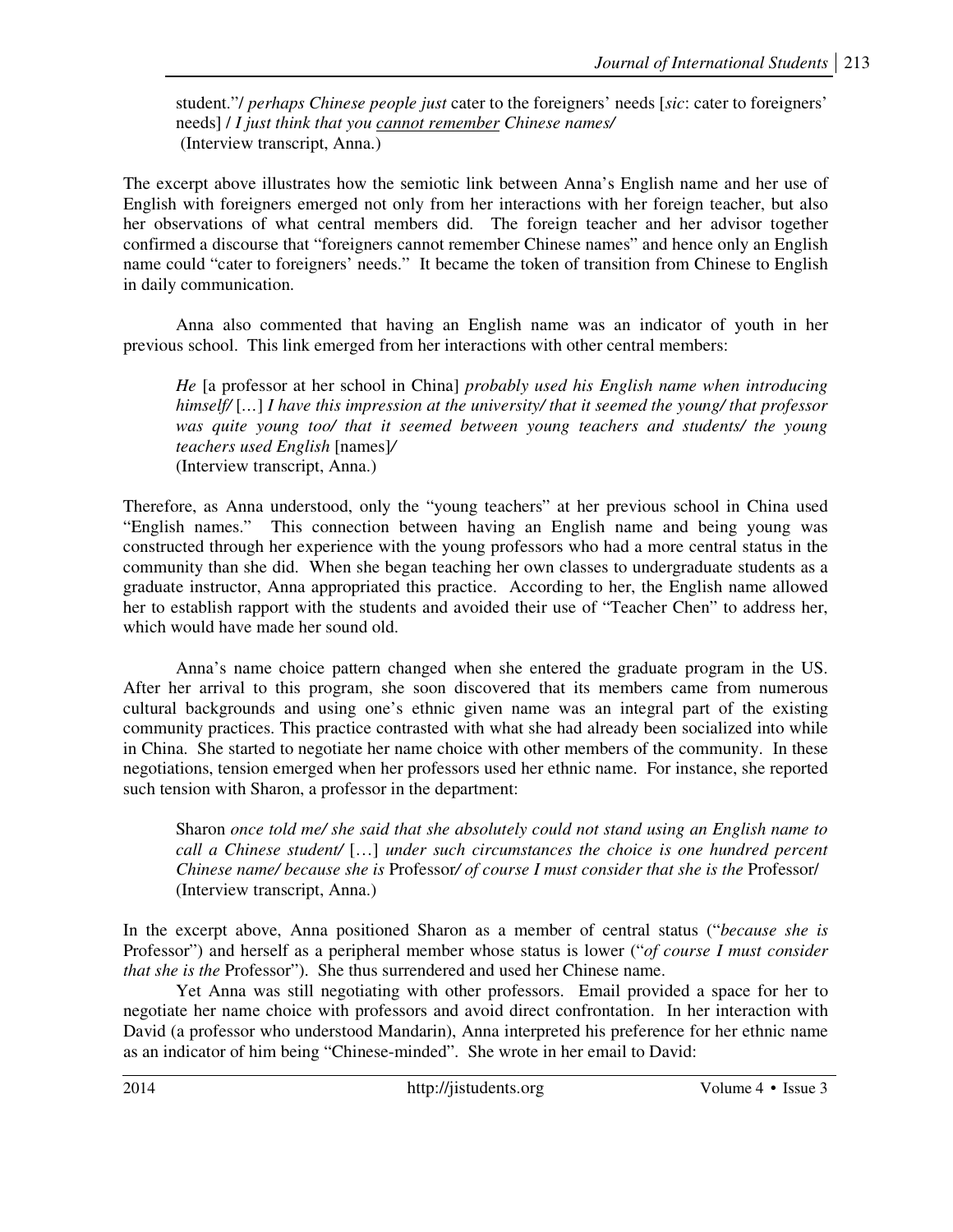BTW, my English name is Anna. I know it's a kind of old-fashioned name. But I have had it for almost 18 years. So although it is not my official name, it is a real name for me. I use it now in the department. (Email from Anna to David.)

She was apparently still aware of the differences in their membership statuses. To tone down her position, she used phrases such as "BTW" and "although it is not my official name" in addition to choosing email and avoiding face-to-face interaction. Yet despite such hedging, she defined her English name as being "a real name" and granted it a legitimate status in the community.

Similar negotiations also took place between Anna and other professors. In her interview, Anna also mentioned Sofia, another professor who initially used her English name but then changed to her Chinese name despite Anna's effort to "consistently use Anna." Anna negotiated her name choice with Sofia in a more subtle way, i.e., through email signatures:

*I just felt like I want to* come back to myself/ *because before that whenever I contacted with her* [Sofia] *I always used* Anna *so/ and she never used Min to address me either/ So later on I felt I should go back to* Anna/ *Then I* deliberately *used* Anna *when I wrote* email*/*  (Interview transcript, Anna.)

 Anna's gender identity also affected her name choice. She was in a romantic relationship with an exchange student from Portugal (Carlos), who preferred to use her Chinese name. The reason, according to Anna, was the 'exoticness' that her ethnic name implied. During the interview, she expressed strong dissatisfaction with Carlos' name choice:

Never happy that Carlos called me Min/ I am never happy about that/ *He sometimes* [does so] *in order to emphasize* [me being] exotic Chinese/ *I would deliberately* correct *him/ I just feel what a snob/* Anna *is* Anna/ that's because *you* [i.e., Carlos] *are a foreigner/*  (Interview transcript, Anna.)

Once again, the rationale for Anna's use of her English name was that she was interacting with a "foreigner," as evidenced by her reasoning that "Anna *is* Anna" and "that's because you are a foreigner." Her English-speaking identity allowed her transnational mobility as well as access to becoming a cosmopolitan woman. To her, being a transnational student and a woman in an interracial and inter-national relationship reflected her cosmopolitan identity, which is linked to the use of her English name.

Anna's experience can best be summarized with her own words: [In China] *which name I use was based on what kind of people I talked to/ I never thought about that being a Chinese person- being a Chinese person majoring in English/ what*  [name] *I should choose/*  (Interview transcript, Anna.)

The English name that used to provide her mobility between different "kinds of people" as an English major in China now became contradictory to her ethnic identity in the new community. Name choice had turned into a site of struggles and complex negotiations.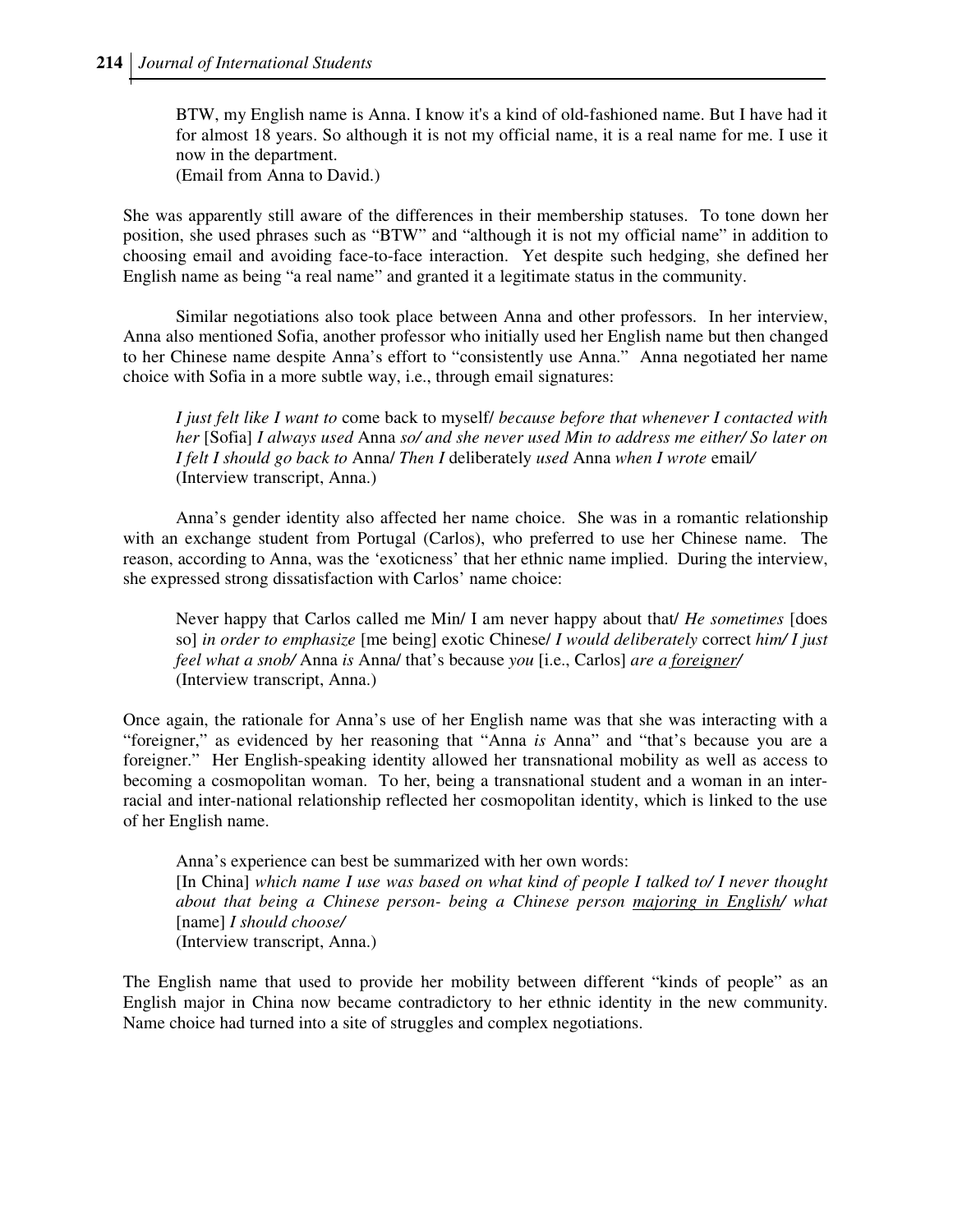# **Jing: Ethnicity in a multicultural community**

Jing was also a female student who majored in English for her undergraduate and graduate studies in urban China. She assigned herself an English name during the freshman year because it was required by her foreign teacher. She initially selected a name that sounded similar to her Chinese family name, but soon changed it because it "sounded like someone else."Her second English name was based on the pronunciation of her mother's Chinese name.

Jing's name choice pattern contrasted with that of Anna. She consistently used her Chinese name across all events and in her emails. In the interview, she reported that her English name was almost only used in her English classes in China:

*No matter who it is/ even with those who know nothing about the Chinese culture/ I would still use my Chinese name/ because I think that he must adjust to my [culture]/* [...] we *cannot only think about catering to others.*  (Interview transcript, Jing.)

The comments that Jing made – such as foreigners "must" adapt and "we cannot only think about catering to others" – directly contrast with Anna's belief that the English name allowed her to "cater to the foreigner's needs."

Jing's understanding of being unique was also based on the existing naming practices among central members in the community and the meanings that they assigned to these practices:

*I think professors in the program even prefer/ and our students/ all prefer to use your native* name*/ because- because it seems that everyone uses this/ and also for example Richard Brown / last semester in class/ there was a student who couldn't speak his ethnic language well/* [Richard] *even said "*what a shame"/ (Interview transcript, Jing.)

 As a third-year graduate student, Jing had already gained her senior status in the academic community. She commented that in the past it had been a shared practice within the program for Chinese students to use their ethnic names. As a more senior member of the community, she used this knowledge to describe the Chinese students who broke the norm and used English names as being "kids" who were "really westernized." Having lived here for three years, she also claimed her knowledge of the US society:

*America can be described as a very tolerant society/ and also a very diverse society/ basically they have seen all kinds of strange names/ their degree of acceptance is far beyond many Chinese people's imaginations/* […] [this was] *what I found out after I came here/*  (Interview transcript, Jing.)

In Jing's statement above, she rhetorically distanced herself from the Chinese people who were *imagining* the US and granted to herself knowledge about the actual practices ("this was what I found out after I came here").

Her knowledge of the US further enabled her to have "criticisms" about the society and become comfortable with her ethnic identity in this diverse society: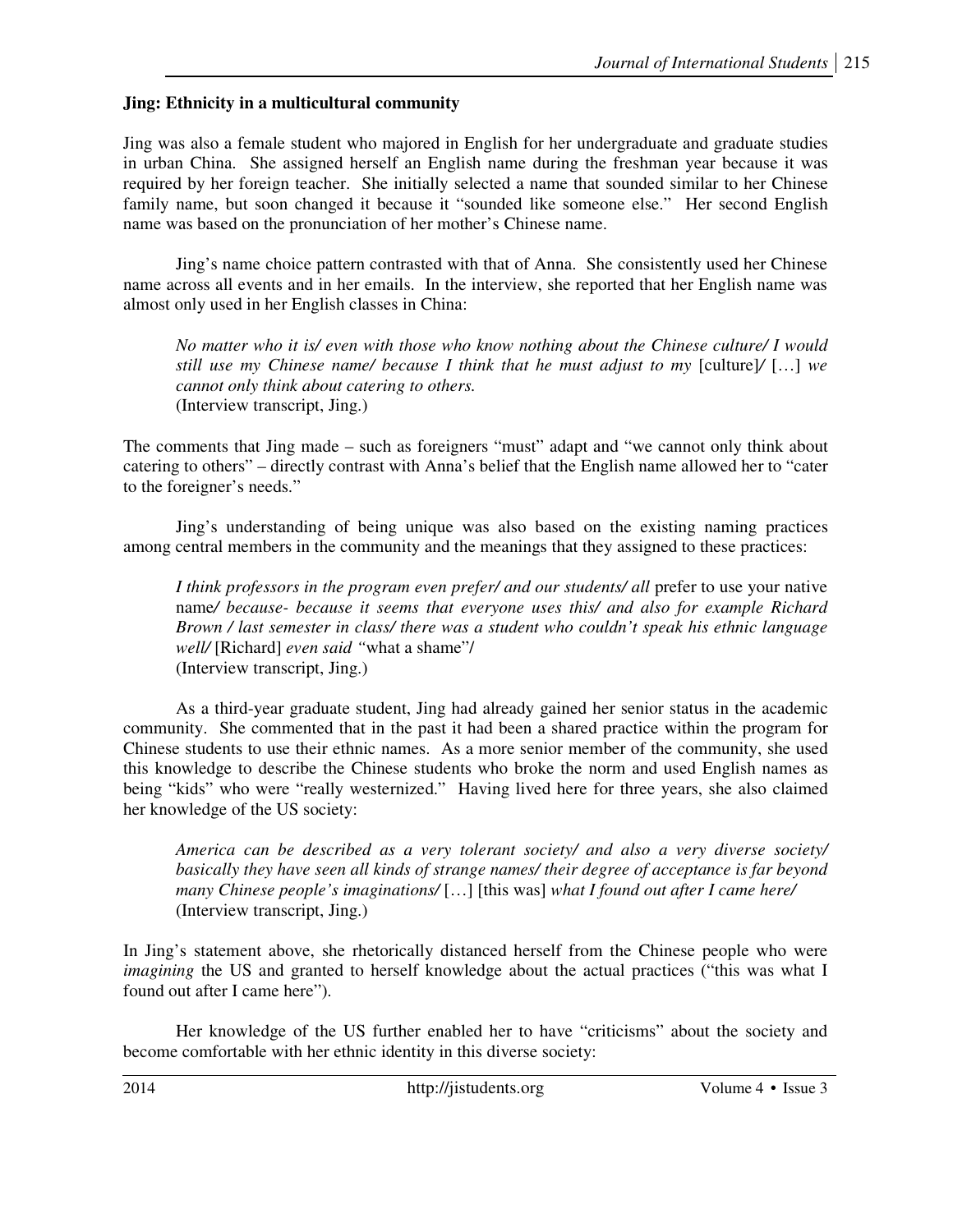*In terms of the American culture/ I myself have some criticisms/ And I as a Chinese person/ my identity is very obvious/ I think there is no need to make any changes on anything at all/*  (Interview transcript, Jing.)

Jing's use of her ethnic name is therefore consistent with the knowledge that she gained from living in the country and participating in this multicultural community. For her, the Chinese name became a marker of her ethnicity while living in the US:

*I think that for them to remember me just as/ just as that sound/ not something that they grew up being familiar with/* […] *it's just that I feel I am special/ at least my name is special/ sometimes you see a name Amy/ and probably wonder what country this person is from/ I think I don't want others to be surprised to see a Chinese person when we meet/*  (Interview transcript, Jing.)

The sentiment expressed in this excerpt shows that, for Jing, name choice was closely linked to her ethnic identity and the multicultural community she belonged to. She perceived that her membership status in the CoP meant that she should maintain her ethnic identity through using her ethnic name. Furthermore, she interpreted engagement in practices pertaining to name choice as being evidence of her knowledge of the program and the US society, which further became symbolic of her seniority in the community.

 Although Anna and Jing show very different patterns, we can see a common theme, that is, being multilingual and multicultural in a globalized world. The differences lie in their interpretations of cosmopolitanism. While Anna interpreted the English name as a symbolic resource for her to move between the Sinophone and Anglophone worlds, Jing understood it as losing one's identity in a multicultural society.

I shall now turn to the analysis of my two other participants.

### **Membership in a Community: Hui and Bo**

**Hui: A nonnegotiable identity in an institution.** Hui received his English name from his English teacher in middle school. He majored in English in college and made "foreign friends" in China as a fluent English speaker. In his interactions with them, he used his English name because it was "probably easier for them".

When Hui entered the graduate program in the US, he initially used both his English and Chinese names in community events. It was due to his uncertainty about what was recognized as the shared practice within the community. Giving both names allowed him to "wait and see" what other people would prefer. Soon after he discovered what was the existing practice in the community, his name choice shifted from giving both names to exclusively using his ethnic name. Hui explained the change as a symbol of his participation in the community:

*When a group of people meet together, it is not the same as individual meetings/ in a group of people, for instance, I would definitely not be the first one to introduce myself/* [When] *everyone else gives one name* [but] *you suddenly give two /*[…] *don't you think it'd be strange/* (Interview transcript, Hui.)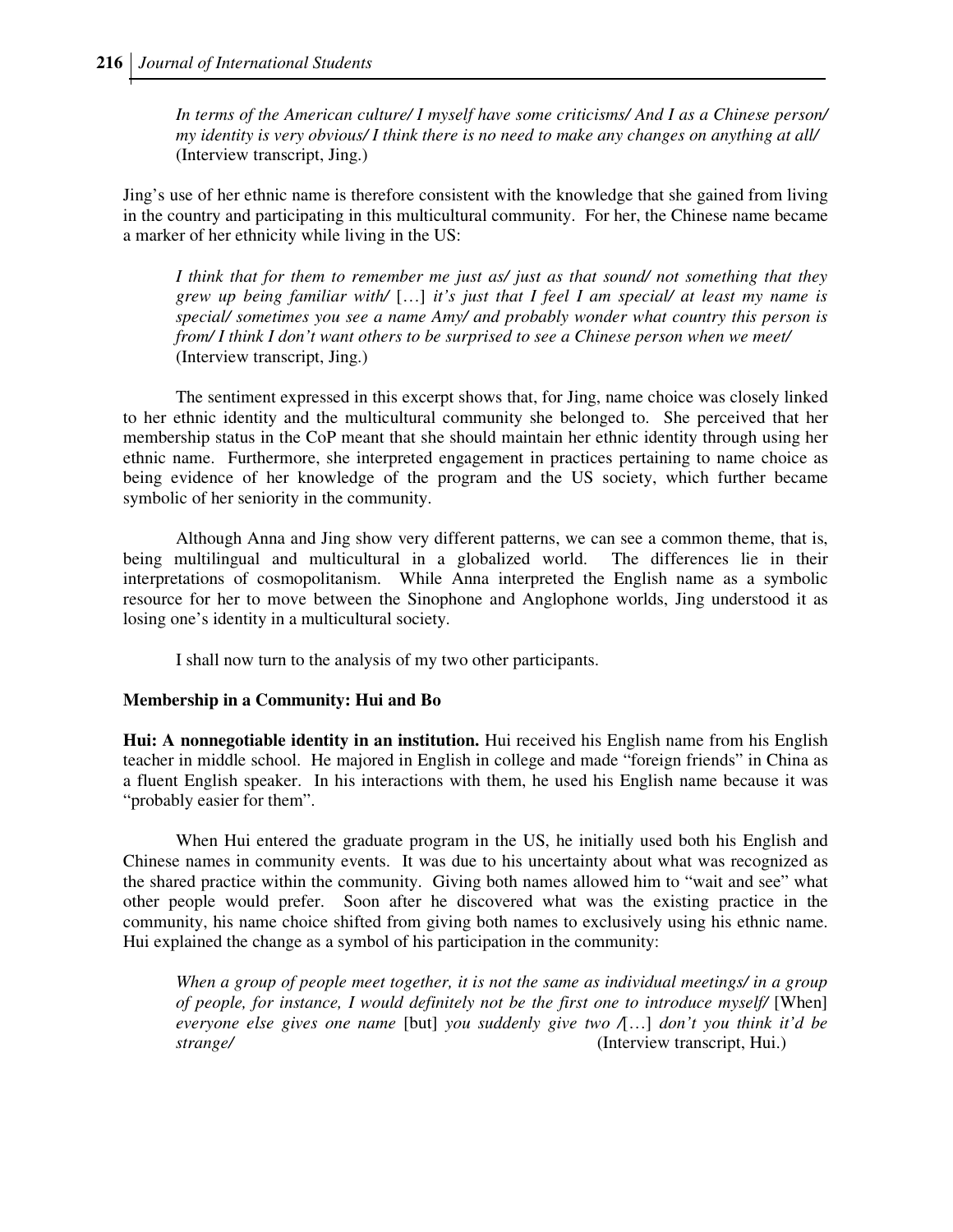As shown in the excerpt above, Hui interpreted a legitimate practice as one that was shared in the community and that other members were already engaging in. Therefore, for him, what was conventional became what was institutional and normal.

Hui's conceptualization of legitimate practices as those that were shared within the community was not only applicable to his own name choice, it was also his explanation regarding how other members (including central ones) chose between his two names:

Sofia *probably called me* Mike *for a while/ then* somehow *she changed/ many people called me* Hui*/ maybe at the* seminar*s she heard it/* [after] *she heard it many times/* ok*/ she also knew what to call/* [if] *nine out of ten people call* [me] Hui*/ and you call me* Mike*/ then when everyone is having a meeting together/ don't you think it'd be strange/*  (Interview transcript, Hui.)

As seen in both of the two excerpts above, Hui repeatedly asked rhetorically in the interview, "don't you think it'd be strange," indicating that using two names would violate the existing norm in the community. For Hui, name choice was not just an individual's choice. It was a social action that was located in the community. The existing practices shared within the community not only regulated his own behaviors, they were also interpreted as the guiding force behind other people's practices. To him, it was this kind of mutual engagement that helped to create solidarity in the community.

Furthermore, Hui's name choice was also related to what was seen as legitimate in the university as an institution. As an international student, he had to use his Chinese name on official documents. In his interview, he recalled a number of occasions where his English name was "not official," such as when he was requesting letters of recommendation as well as in the documentation of his enrollment and immigration status in the university. His Chinese name was the only acceptable one in these institutionalized practices, and hence, the real name.

To summarize, in Hui's case, using his ethnic name was interpreted as a conventionalized practice within the department. It was also seen as an institutionalized practice in the university. The Chinese name thus became an identity label that should not and could not be negotiated.

**Bo: A Name and a Community.** Born in rural China, Bo recalled that using English names was a practice that differentiates urban and rural China. According to him, having an English name was "trendy" in Chinese cities. When he moved to a city and started college as an English major, he also obtained an English name for himself.

The use of English names was more than just a marker of the urban identity in China. Bo recalled a discourse he encountered in China that imagined the Anglophone countries as places where Anglicized names can greatly facilitate interaction:

*There was a popular myth/ if you go abroad you should have an English name for the sake of convenience of communication/ so that Americans can remember* [it]*/*  (Interview transcript, Bo.)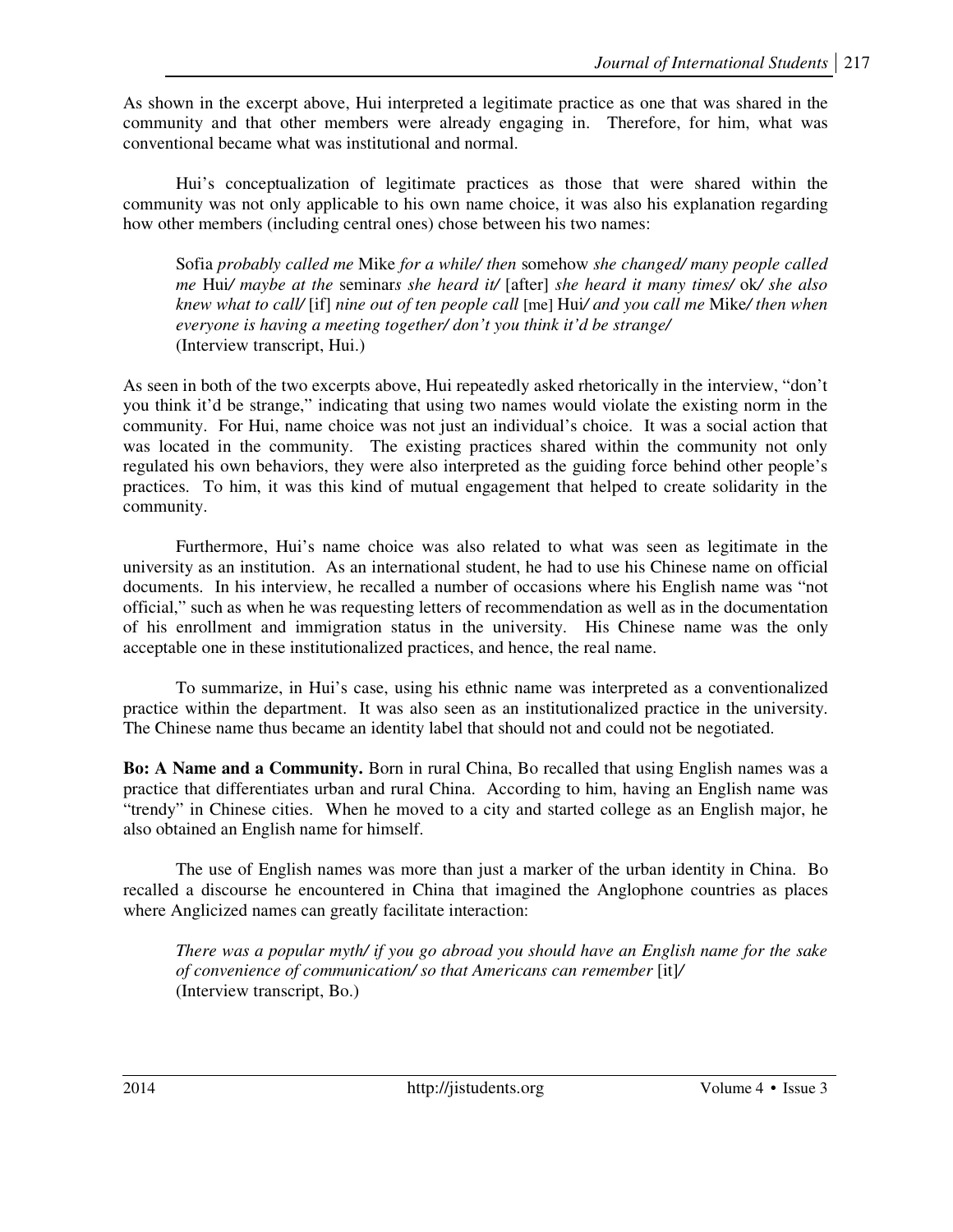His comment in the excerpt above is reminiscent of Anna's claims. In both of their accounts, English names were seen as a resource for transnational mobility ("if you go abroad"), and a default identity label in communication with "Americans."

However, Bo's name choice pattern changed when he actually left China. He worked in Singapore before coming to the graduate program in the US. He tried to discover existing community practices upon his arrival in Singapore, and soon found that ethnic names were commonly used there. "Singapore" is a recurring theme in the interview when he was asked about the reformation of his name choice pattern. For instance:

*When* [I] got to Singapore/ I found people were able to remember the name/ so I thought [it] *was not necessary to use my English name/*  (Interview transcript, Bo.)

As shown above, Bo searched for the existing practices instead of imposing new ones. His comments are rather comparable to Hui's. Both of them interpreted name use as a part of shared practices and themselves as community members who should also engage in these practices. In addition, Bo also mentioned how he found the popular discourse in China regarding name use in Anglophone countries to be false ("I found people were able to remember the name"). This discovery process marked his transition from imagining what people Anglophone countries did to actually engaging in practices with people in Anglophone countries.

When he arrived in the US, Bo maintained this name choice pattern formed in Singapore. Similar to what he did in Singapore, he also began by observing how his ethnic name was received. As soon as he discovered that "everyone just called me Bo," he decided to use his Chinese name only.

Another unique theme regarding Bo's name choice was related to his relationship to his parents and his childhood:

*Since you were a kid this* [Chinese name] *was your only name/ this is your name/ in China you won't tell your parents your English name/ for example from the age of one to fifteen, this is your name/*  (Interview transcript, Bo.)

As he repeatedly emphasized ("this is your name"), Bo perceived his ethnic name as his "only name" because it was how his parents knew him and what he used during his childhood ("from the age of one two fifteen").

However, despite the link he saw between his ethnic name and childhood, Bo, a father of a two-year-old, had given his daughter an English name. According to him, the English name was "useless" because she was living with his parents in rural China where "no English was spoken." The English name, however, was an identity marker both for himself and his daughter:

*Just thought I was an English major/ so just felt like getting one/ it's fun/ probably now I think that in the modern society everyone has one* [English name]*/ so I got one* [for my child]*/*  (Interview transcript, Bo.)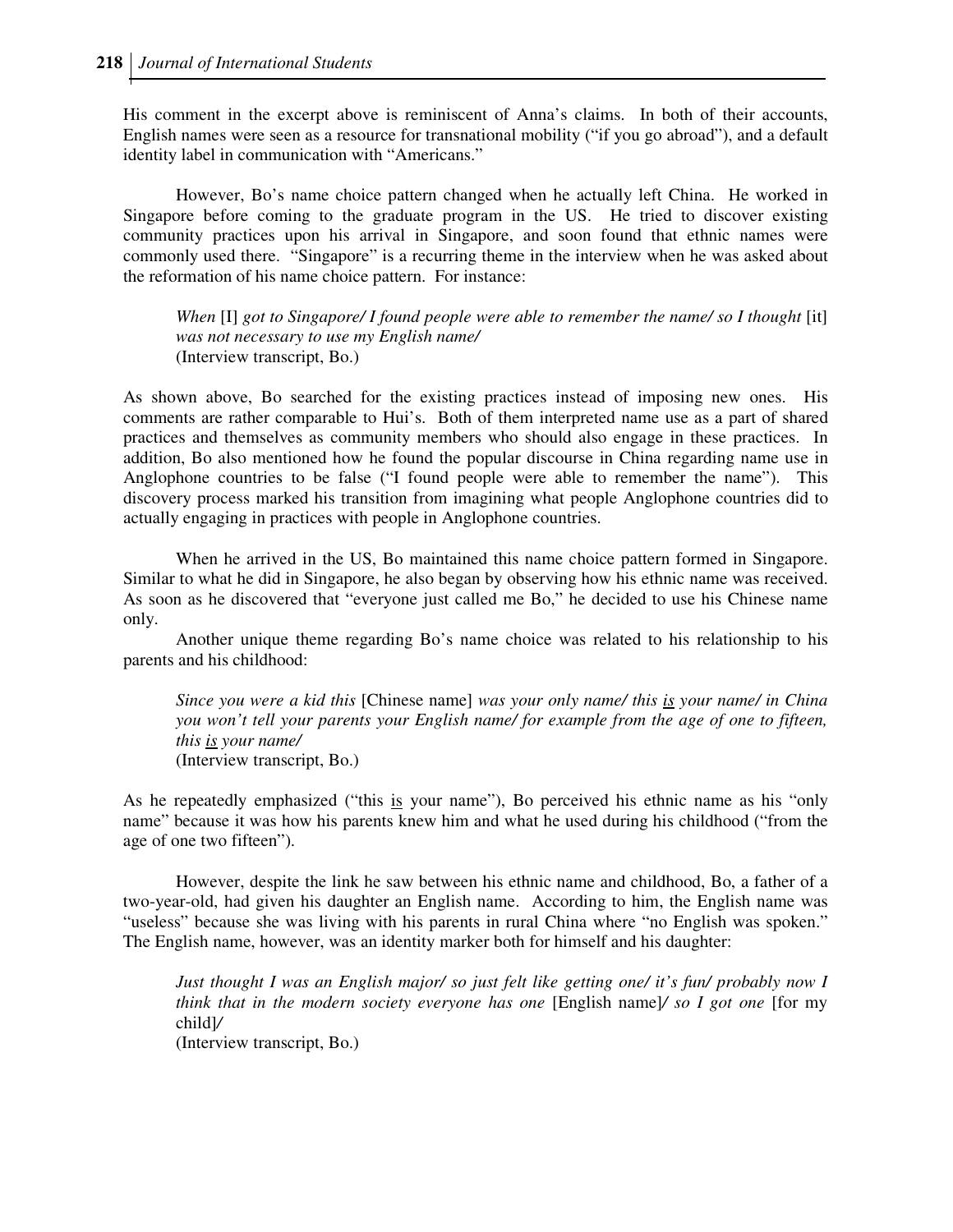Bo's statement above illustrates how he interpreted his English name as being linked to future and modernity ("in the modern society") in addition to his major in English. Moreover, while his own Chinese name is seen as tied to his own childhood and parents in rural China, an English name becomes a symbolic token of modernity that he hopes his child will have.

# **Conclusion and Discussion**

My analysis so far shows that, though the four participants were all aware that using one's ethnic name was the existing practice in the community, there was still no single simple pattern with regard to their name choice. They constantly interpreted and reinterpreted the meanings of the two names. For Anna, the English name granted her mobility from the Sinophone world to Anglophone communities. It was a marker of her cosmopolitanism and youthful identify in urban China. When these meanings became devoid of significance in the new community in the US, Anna chose to negotiate with other members in order to keep her English name. Jing, in contrast, "never" used her English name outside the language classroom. She interpreted the use of English names for Chinese people as a denial of their ethnicity. As a more senior member in this academic community, she also interpreted the use of her ethnic name as a way to demonstrate her knowledge of the multicultural society. Hui and Bo both looked for existing practices upon their arrival in Anglophone communities, as they understood legitimate practices as those that were already shared among other members or had already been institutionalized. Furthermore, Bo interpreted his ethnic name as linked to his rural hometown and parents, while the English name was connected to modernity, urbanity and his child.

The two overarching themes that can capture their different name choices are cosmopolitanism and community practices. The stories of the two women in the study, Jing and Anna, show how cosmopolitanism can be interpreted very differently and how these interpretations can become relevant to their name choice when overseas. While Jing understood it as maintaining one's ethnic identity in a multicultural society such as the US, Anna saw it as having dual membership in both the Chinese-speaking world and the Anglophone countries. Having two names, therefore, provides an important resource for her to transition between the two. The other important theme is community practices. Such practices included not only what had already been accepted among the central members in the community, but also the institutionalized practices that existed beyond it. In the cases of both Hui and Bo, we can see the significance of such community practices in their name choice.

These findings shed light on the pedagogical practice of assigning English names to Chinese students. It becomes a part of the many discourses that shape our ideas about the local and the global (Fairclough, 2005). Through events such as assigning English names, ESL teachers and their Chinese students jointly engage in the discourse of imagining (Anderson, 1983). As shown in my findings, the Anglophone world is often imagined as a homogenous monocultural society where Anglicized names have to be obtained in order to facilitate interaction. When they arrive in a multicultural academic community in an Anglophone country, they will likely encounter discrepancies between the imagination and the reality. Even for those whose names are phonologically transparent to English speakers, such as my participants, the link between the names, community practices and notion of cosmopolitanism are interpreted differently. The choice of names becomes a site where they experience negotiation of differences and where "third place" identities emerge (Block, 2007, p. 864).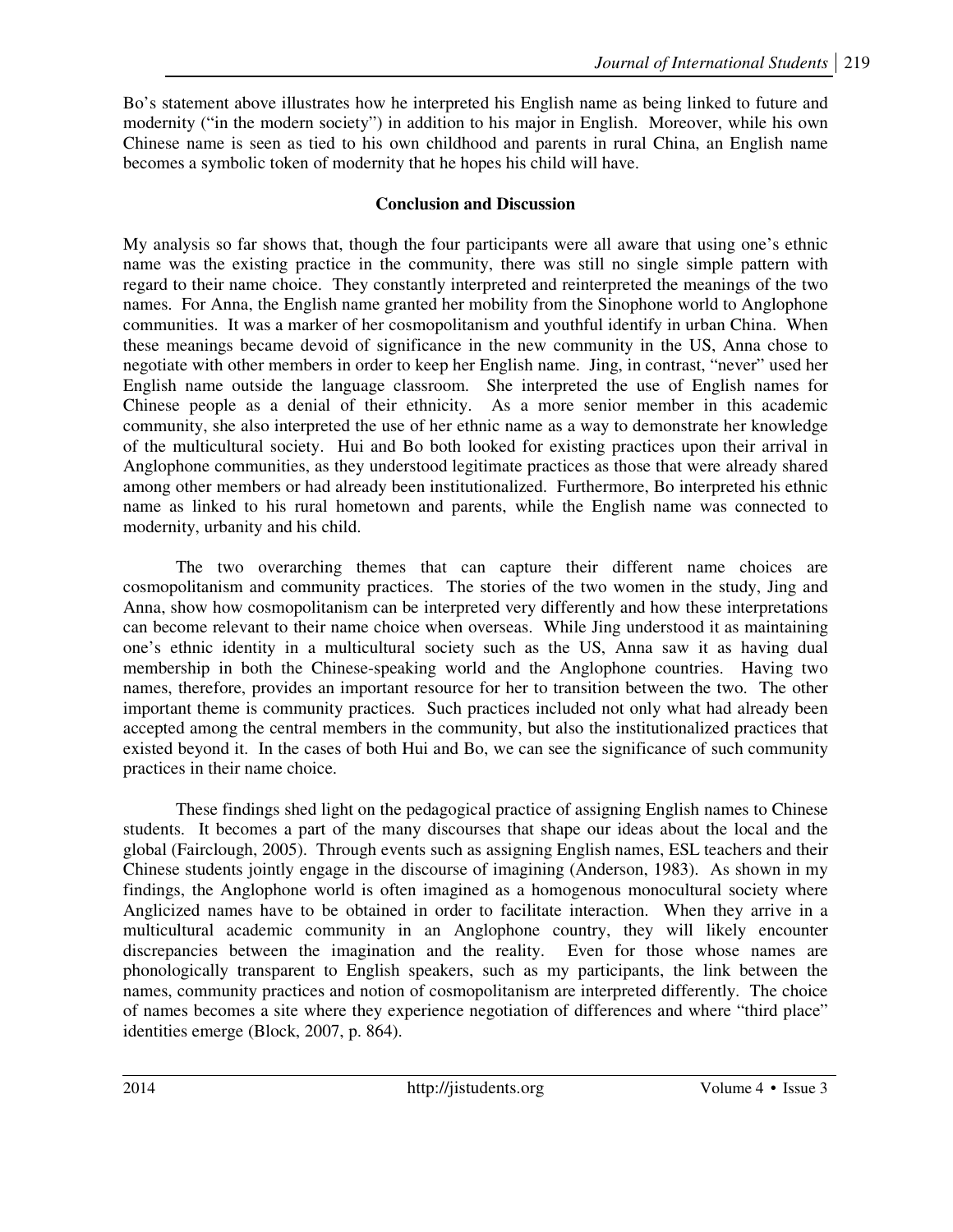The current study still has a number of limitations. Due to its preliminary nature, it is unable to capture the dynamic picture of how transnational Chinese students from other backgrounds in other CoPs negotiate their name choices. All participants majored in language education. Other members in this specific community (such as the professors) were also devoted to promoting multiculturalism. They were probably more aware of the social and linguistic contexts that may affect one's identity. Such awareness can be different in fields of study that are less concerned about language and identity but meanwhile are extremely popular among transnational Chinese students (e.g., engineering, business). Future research should address this difference by including participants from more diverse backgrounds and in various academic communities in Anglophone countries.

The findings also illuminate issues pertaining to the phonological nature of Chinese names. For instance, as one participant, Bo, commented, he used his Chinese name not only because it was an existing practice but also it was "easy" for English speakers to pronounce. How would students whose names are not phonologically transparent go about making choices? How would they choose between their names outside of academic communities? Moreover, how would they negotiate other identities (e.g., gender, class, age) through name choice? These questions remain to be answered in future research.

What this study has demonstrated, however, is the divergence that can exist in terms of individual name choice patterns and the complexity behind those patterns. The findings are certainly specific to the participants in the study, but they have shown that even among those whose names are phonologically transparent to English speakers, and within a community that is highly aware of linguistic and cultural diversity, the choice between a self-assigned English name and an ethnic given name is still neither straightforward nor simple. These findings call for further considerations of the link between the commonplace pedagogical practice of assigning English names in China's language classrooms on one hand and the construction of ideologies about a monolingual, monocultural Anglophone society on the other.

#### **References**

Anderson, B. (1983). *Imagined communities*. London, UK: Verso.

- Angrosino, M. V. (2007). *Naturalistic observation.* Walnut Creek, CA: Left Coast Press.
- Bakhtin, M. (1981). *The dialogic imagination: Four essays.* Austin, TX: University of Texas Press.
- Blackledge, A., & Pavlenko, A. (2001). Negotiation of identities in multilingual contexts, *The International Journal of Bilingualism*, 5 (3), 243-257.
- Block, D. (2007). The rise of identity in SLA research, post Firth and Wagner (1997). *The Modern Language Journal*, *91*, 863-876.
- Bierbach, C., & Birken-Silverman, G. (2007). Names and identities, or: How to be a hip young Italian migrant in Germany. In P. Auer, (Ed.), *Style and social identities: Alternative approaches to linguistic heterogeneity* (pp. 121-154). Berlin, Germany: Mouton de Gruyter.
- Bucholtz, M., & Hall, K. (2005). Identity and interaction: A sociocultural linguistic approach, *Discourse Studies*, *7* (4-5), 586-614

Constas, M. A. (1992). Qualitative analysis as a public event: The documentation of category development procedures, *American Educational Research Journal*, 29 (2), 253-266.

Eckert, P. (2000). *Linguistic variation as social practice*. Oxford, UK: Blackwell.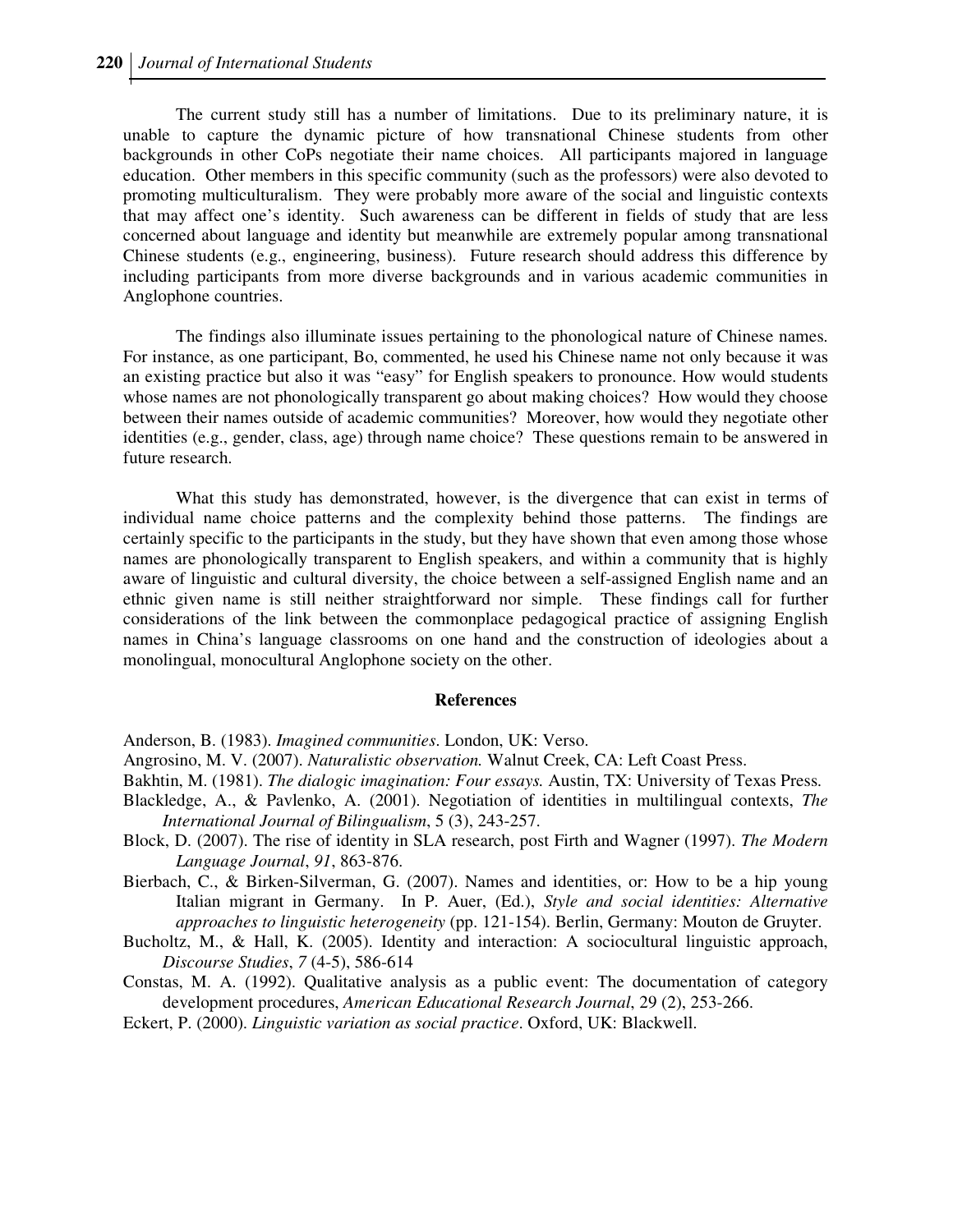- Eckhert, P. & McConnell-Ginet, S. (1992). Think practically and look locally: Language and gender as community-based practice. *Annual Review of Anthropology*, 21, 461-490.
- Fairclough, N. (2006). *Language and globalization.* London: Routledge.
- Fong, V. (2011). *Paradise redefined: Transnational Chinese students and the quest for flexible citizenship in the developed world.* Stanford, CA: Stanford University Press.
- Gao, F. (2011): Exploring the reconstruction of Chinese learners' national identities in their Englishlanguage-learning journeys in Britain. *Journal of Language, Identity & Education*, 10 (5), 287-305.
- Graddol, D. (2006). *English next: Why global English may mean the end of 'English as a foreign language'*. England: British Council. Retrieved from http://www.britishcouncil.org/learningresearch-englishnext.htm.
- Han, H. (2009). Institutionalized inclusion: A case study on support for immigrants in English learning. *TESOL Quarterly*, 43 (4), 643-668.
- Hopper, P. (1987), Emergent grammar. *Berkeley Linguistic Society*, 13, 139-157.
- Jackson, J. (2008). *Language, identity and study abroad: Sociocultural perspectives.* London: Equinox.
- Kinginger, C. (2008). Language learning in study abroad: Case histories of Americans in France. *The Modern Language Journal*, 92, Monograph.
- Kinginger, C. (2009). *Language learning and study abroad: A critical reading of research.* London, UK: Palgrave Macmillan.
- Lave, J., & Wenger E. (1991). *Situated learning: Legitimate peripheral participation*. Cambridge: Cambridge University Press.
- Lee, W. S. (1998). In the names of Chinese women, *Quarterly Journal of Speech*, 84, 283-302.
- Maxwell, J. A. (2005). *Qualitative research design: An interactive approach* (2<sup>nd</sup> ed.). Thousand Oaks, CA: SAGE.
- Norton, B. (2000). *Identity and Language Learning: Gender, Ethnicity and Educational Change*, England: Pearson Education Limited
- Open Doors. (2011). International students: Leading places of origin. Retrieved from http://www.iie.org/en/Research-and-Publications/Open-Doors/Data/International-Students/Leading-Places-of-Origin/2009-11.
- Pavlenko, A. (2002). Poststructuralist Approaches to the Study of Social Factors in Second Language Learning and Use, in Cook, V. (ed.), *Portraits of the L2 User*, Clevedon, OH: Multilingual Matters.
- Pavlenko, A., & Bleckledge, A. (2001). Introduction: New theoretical approaches to the study of negotiation of identities in multilingual contexts. In A. Pavlenko, & A. Blackledge, (Eds.), *Negotiation of Identities in Multilingual Contexts*. Clevedon, OH: Multilingual Matters
- Rymes, B. (1996). Naming as social practice: The case of Little Creeper from Diamond Street. *Language in Society*, 25 (2), 237-260.
- Tan, L., & Perfetti, C. (1998). Phonological codes as early sources of constraint in Chinese word identification: A review of current discoveries and theoretical accounts. *Reading and Writing: An Interdisciplinary Journal*, *10*, 165-200.
- Talmy, S. (2010). Qualitative interviews in applied linguistics: From research instrument to social practice. *Annual Review of Applied Linguistics*, 30, 128-148.
- Thompson, R. (2006). Bilingual, bicultural, and binominal identities: Personal name investment and the imagination in the lives of Korean Americans. *Journal of Language, Identity & Education*, *5*(3), 179-208.